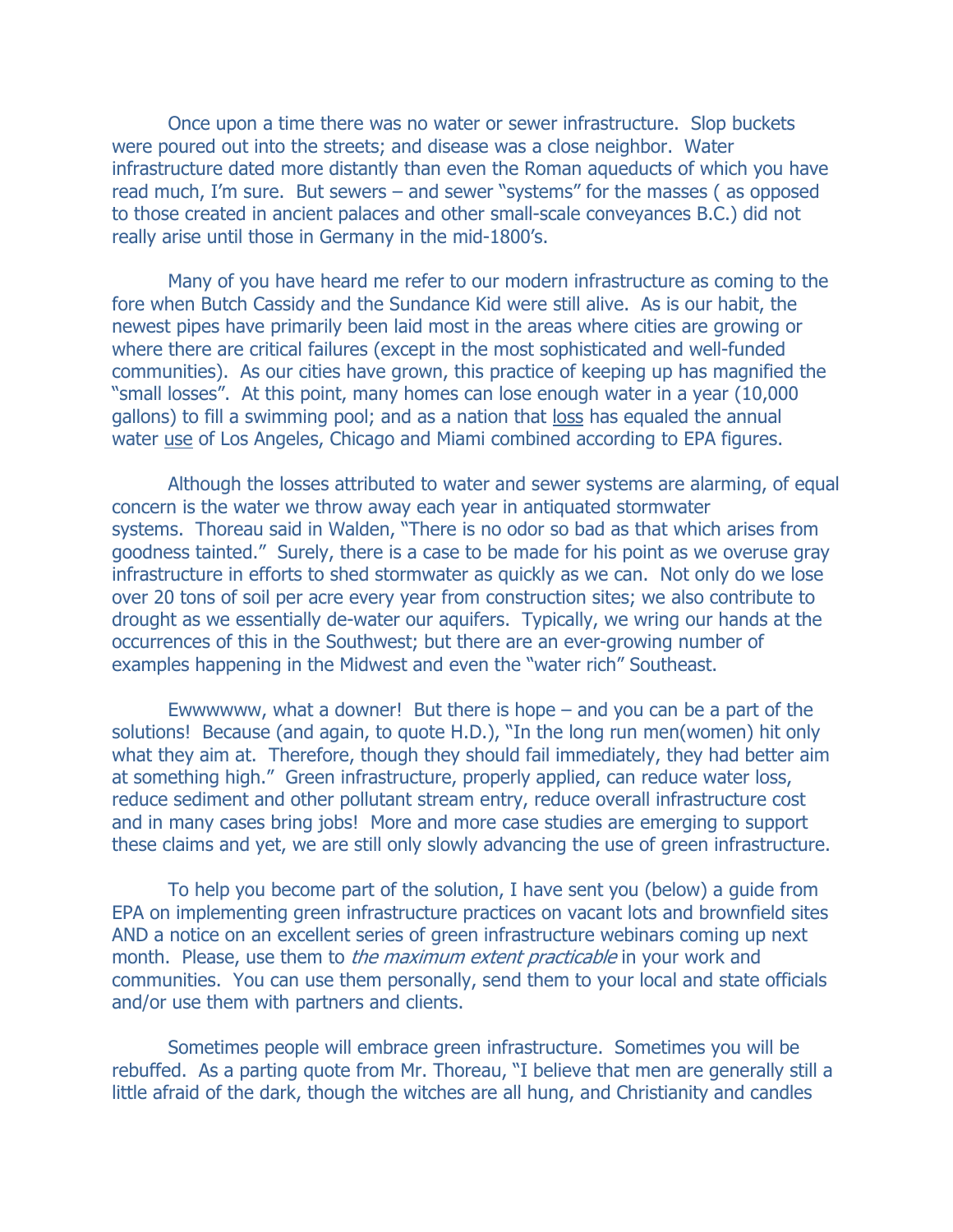have been introduced." Notwithstanding the religious reference if you are other than Christian, you still get the point. So, however slowly we progress, we can still accomplish great things if we all move forward together.

Moving on, **Margo** 

#### EPA has released a new guide to help communities, developers, and other stakeholders determine the appropriateness of infiltration at vacant parcels and brownfield sites.

A brownfield is a property where redevelopment or reuse may be complicated by the presence (or likely presence) of contamination. Many cities are interested in revitalizing urban areas by redeveloping vacant parcels and brownfield sites; and integrating green infrastructure into these sites can provide many environmental and community benefits. In planning infiltration-based stormwater management practices, however, care must be taken not to mobilize contaminants in the soil and increase the risk of groundwater contamination. EPA's new guide, Implementing Stormwater Infiltration Practices at Vacant Parcels and Brownfield Sites, walks decision-makers through six questions to determine whether infiltration or other stormwater management approaches are appropriate for a specific brownfield property.

Download your copy here: http://water.epa.gov/infrastructure/greeninfrastructure/upload/brownfield\_infiltrat ion\_decision\_tool.pdf

If you're having trouble viewing this email, you may see it online.

# SAVE THE DATES:

### Investments in Green Infrastructure

A New Three-Part Webinar Series on Ecosytem Services

October 2nd, 2013 / October 7th, 2013 / October 16th, 2013

The Yale Center for Business and the Environment (CBEY) is pleased to continue Nature's Returns: Investing in Ecosystem Services, a webinar series that addresses the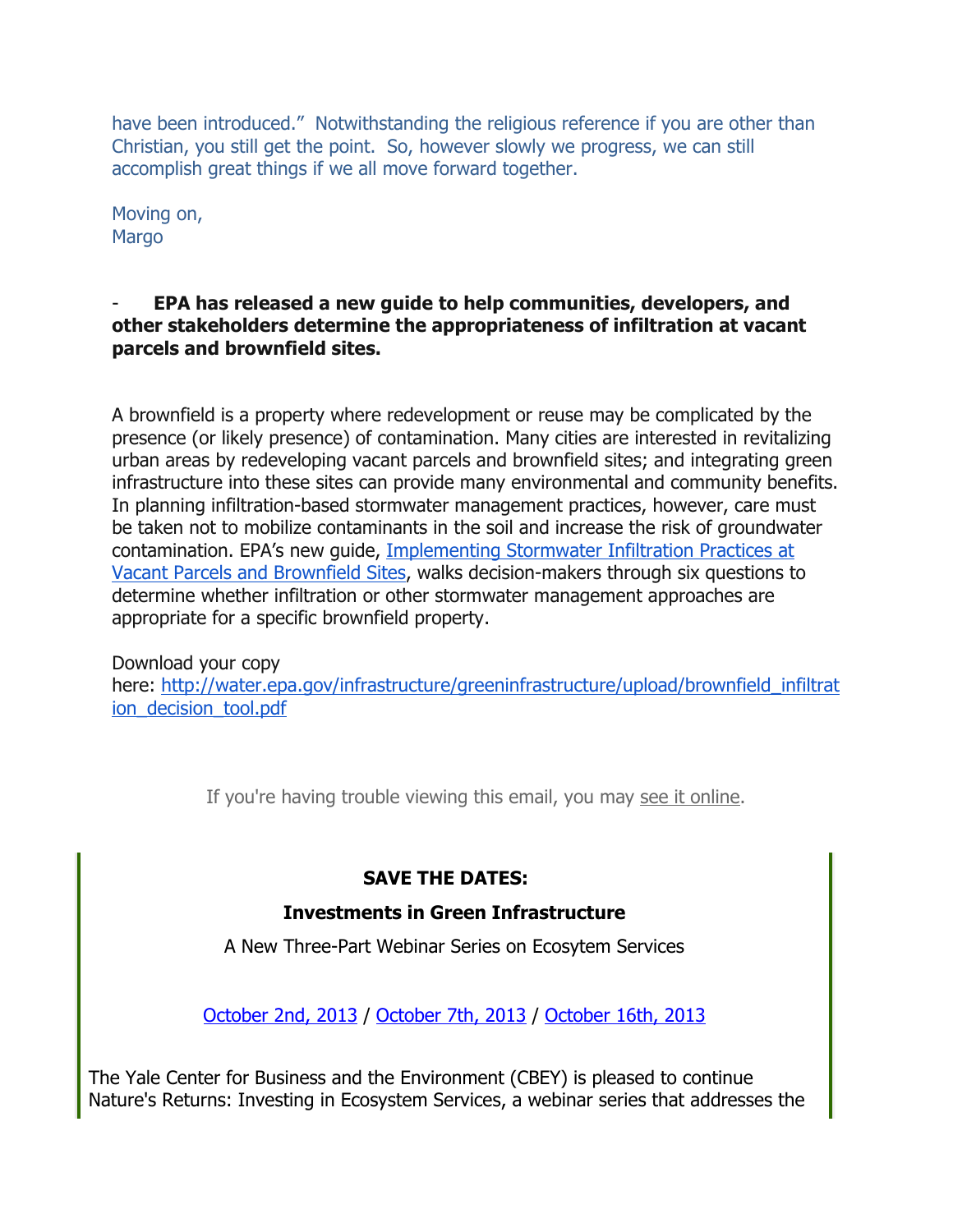growing importance of ecosystem service valuation and investment. This year CBEY is joined by co-sponsor Island Press and the Conservation Finance Network in presenting a new round of webinar mini-series. We will build on the previous years' webinar series by exploring current experimentation in ecosystem services across the US in the following focal areas: Investments in Green Infrastructure, Innovative Financial Tools, and Community Economic Development.

To begin, we will address Investments in Green Infrastructure through three webinar presentations

- Private Investments in Natural Infrastructure Ricardo Bayon, Co-Founder, EKO Asset Management Partners, October 2nd, 12pm - 1pm EST
- Urban Stormwater Management in the Chesapeake Bay John Campagna, President, Restore Capital, October 7th, 12pm-1pm EST
- Green Infrastructure Tools in the Nation's Capital Bethany Bezak, DC Water and Sewer Authority, October 16th, 12pm - 1pm EST

Email invitations for the Nature's Returns webinars will be sent as the dates approach. Visit the CBEY website for up-to-date information regarding these and other events.

Got this email as a forward? Sign up to receive future invitations on this topic.

## Nature's Returns: Investing in Ecosystem Services

A Special Edition Webinar Series

Yale Center for Business and the Environment

The Yale Center for Business and the Environment (CBEY) is pleased to announce the third year of Nature's Returns: Investing in Ecosystem Services, a webinar series that addresses the growing importance of ecosystem service valuation and investment. The benefits that human populations gain from healthy and functioning ecosystems are vast. Clean drinking water filtered by forests, carbon stored in plants or soil, crop pollination by wild insects, and pharmaceutical uses of plants are just a few examples of services humans usually receive for free. A recent wave of efforts to monetize the value of Ecosystem Services presents an opportunity to both protect these assets and bring their worth onto the market. Public and private mechanisms exist to use payments to encourage responsible land management in order to preserve public benefits. Currently, conservationists and investors alike are moving into this space in hopes of achieving a win-win for the economy and the environment.

So, what do Ecosystem Services projects look like? Who are the practitioners involved and what skills are most important in terms of getting into the profession? What obstacles and opportunities does this field face? These questions and more (including those from the audience) will be addressed throughout the four focal areas of the series.